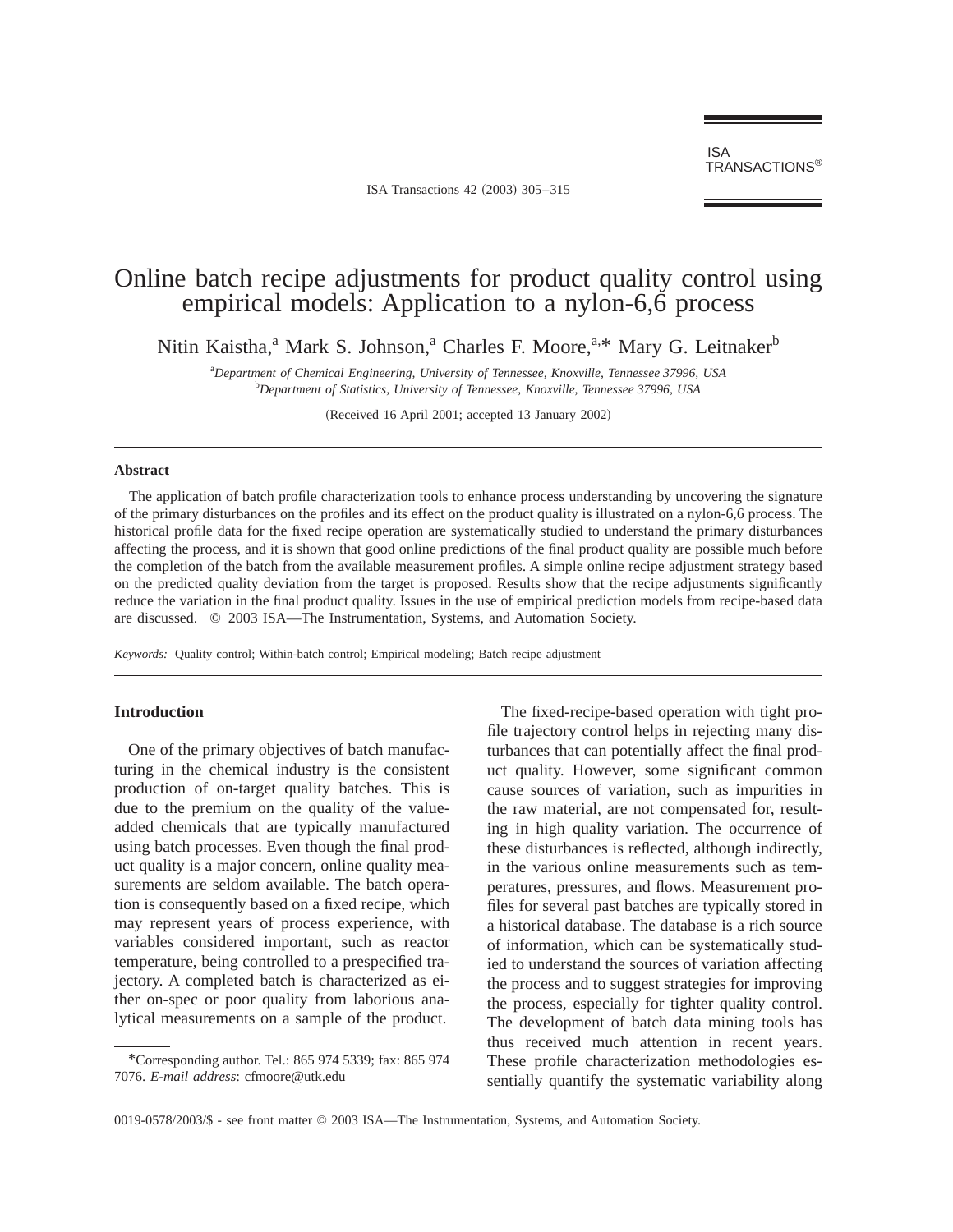the time axis and the measurement axis. Tools such as dynamic time warping  $[1]$  and template matching  $[2]$  characterize the former, while multivariate methods such as principal component analysis  $\lceil 3 \rceil$  and partial least squares  $\lceil 4 \rceil$  are used for characterizing the latter.

The reported applications use profile characterization methodologies towards various ends. Process monitoring with the past successful operation as the baseline for comparison is the primary goal in several articles  $[5-10]$ . Some applications focus on the development of quality prediction models from the profiles  $[11–13]$ . Quality predictions are central to the implementation of online recipe adjustment strategies, also referred to as inferential control. Russell *et al.* demonstrate recursive databased prediction and control of product quality for a nylon-6,6 process  $[14]$ . Midcourse recipe correction using empirical models has been demonstrated on a semibatch process  $[15]$ . Recent reports use the empirical predictions in model predictive quality control  $[16,17]$ .

A major criticism of the quality control applications in the reported literature is the use of empirical models that are not based on a fixed-recipe operation but include batches spanning the control moves in the training set. Such rich data sets are seldom available, especially in the very conservative industrial environment, limiting the applicability of the methodologies. Also, the strategy for quality control is implicitly assumed. The strategies may not always be very obvious for a process. Indeed, the real challenge for process improvement lies in deciphering from the historical data, the signature of the primary sources of variation on the measurement profiles, and their effect on the product quality. In cases when the occurrence of the disturbances or significant quality deviations from target can be inferred from the measurement profiles well before the end of the batch, corrective action can be taken to reduce the variability in the product quality. This is referred to as within-batch control and its demonstration using empirical models forms the thrust of the work reported here.

Data mining tools are applied to profiles from a recipe-based nylon-6,6 process, and opportunities for online recipe adjustments for tighter control of the polymer molecular weight  $(MW)$ , the primary quality variable, are identified. A simple online recipe adjustment scheme based on final product

quality prediction is suggested. Results from implementation of the within-batch control scheme show significant improvement in the product quality variability. Emphasis is laid on the physical relevance of the various empirical model parameters to understand the cause and effect relationships governing the process. Such an understanding is essential in proposing an effective control strategy.

The article is organized as follows. The recipebased nylon-6,6 process is briefly described in the next section. The database of profiles generated from the simulation is then subjected to data mining to obtain time and magnitude scale parameters that characterize the profiles. The correlation structure of the scale parameters is studied to uncover the signature of the primary disturbances affecting the process. The scale parameters are also used to build online product quality prediction models. It is shown that good predictions are possible much before the end of the batch opening the possibility of online recipe adjustments. Withinbatch control schemes involving the addition of amine salt and reducing the jacket pressure are proposed. The improvement in quality control due to the implementation of the online recipe adjustments is quantified. A discussion of the various engineering issues and conclusions that can be drawn from the work complete the article.

## **The Nylon-6,6 process**

Nylon-6,6 is produced by the polycondensation of hexamethlene diamine (HMD) with adipic acid. The main polymerization reaction is described as amine end groups  $(A)$  and carboxylic end groups ~*C*! on polymer chain ends or monomer, reacting reversibly to form polymer links  $(L)$  and water  $(W)$ as

$$
A + C \hookrightarrow L + W. \tag{1}
$$

In order to achieve high molecular weight and conversion, the water must be vaporized to shift the equilibrium towards the products. An autoclave reactor with a heating jacket is ideal for this purpose. A schematic of the process is shown in Fig. 1. The measurements available are the reactor temperature, reactor pressure, vent vapor flow rate, and the jacket pressure. Dowtherm is used as the heating fluid in the jacket. The dynamic material and energy balances are modeled using the